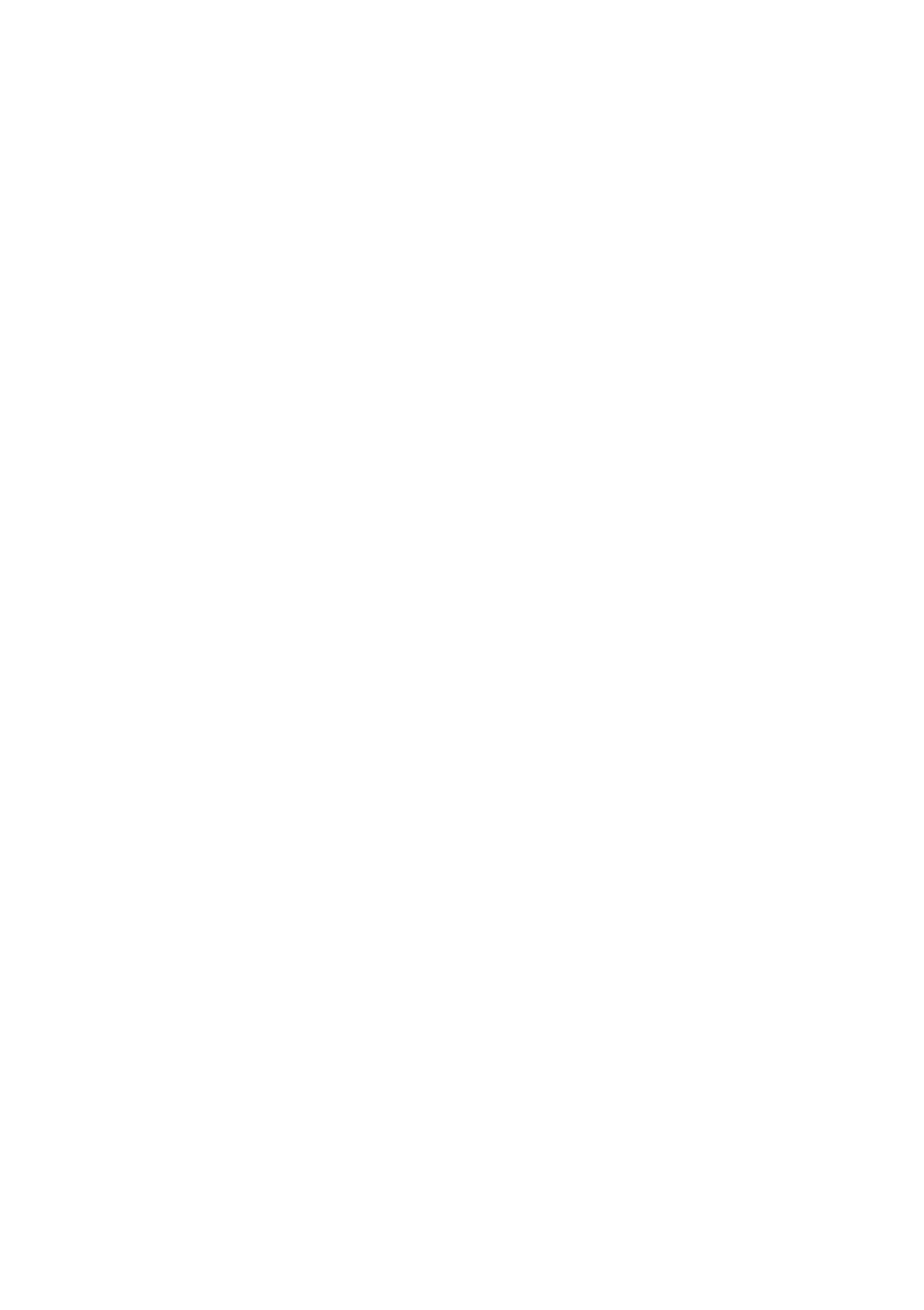# **CONTENTS**

| Trigeminal Neuralgia                 |   |
|--------------------------------------|---|
| Lhermitte's Sign/Symptom             |   |
| Tonic spasms                         |   |
| Dysaesthetic Pain in limbs and trunk |   |
|                                      | 8 |
| Musculoskeletal Pain                 |   |
| Nerve pressure Pain                  |   |
| <b>Back Pain</b>                     |   |
| Pain from MS symptoms and treatments |   |
|                                      |   |
|                                      |   |
|                                      |   |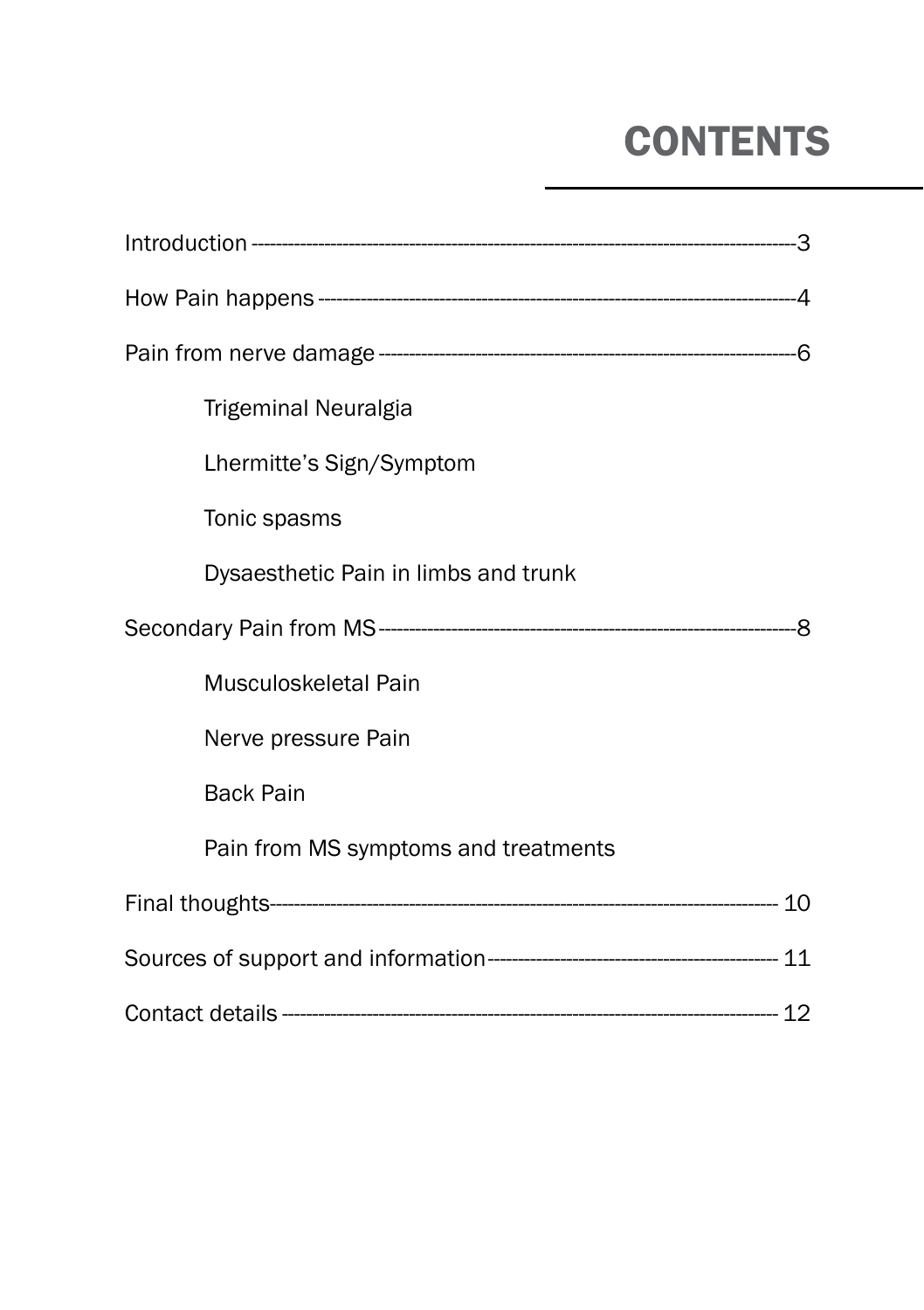#### AUTHOR

Adapted from the earlier booklet, *MS and Pain*, written by Anne McAuley and Dr Rosemary White.

#### Acknowledgements

The MS Society of New Zealand would like to thank the MSSNZ Information Series Review team and the National Multiple Sclerosis Society (USA) for permission to adapt sections of their booklet.

*MS and Pain* published in 2005 by the Multiple Sclerosis Society of NZ with the support of the James Searle Say Foundation. Reprinted in 2007.

Multiple Sclerosis Society of New Zealand Incorporated PO Box 2627 Wellington 6140 NEW ZEALAND

| <b>Phone</b> |    | 0800 MS LINE or 0800 675 463 |
|--------------|----|------------------------------|
|              | Ωr | 64 4 4 9 4 4 6 7 7           |
| Email        |    | info@msnz.org.nz             |
| Website      |    | www.msnz.org.nz              |

*© Multiple Sclerosis Society of NZ Inc 2007*

ISSN: 1176-4473 ISBN: 978-0-908982-05-9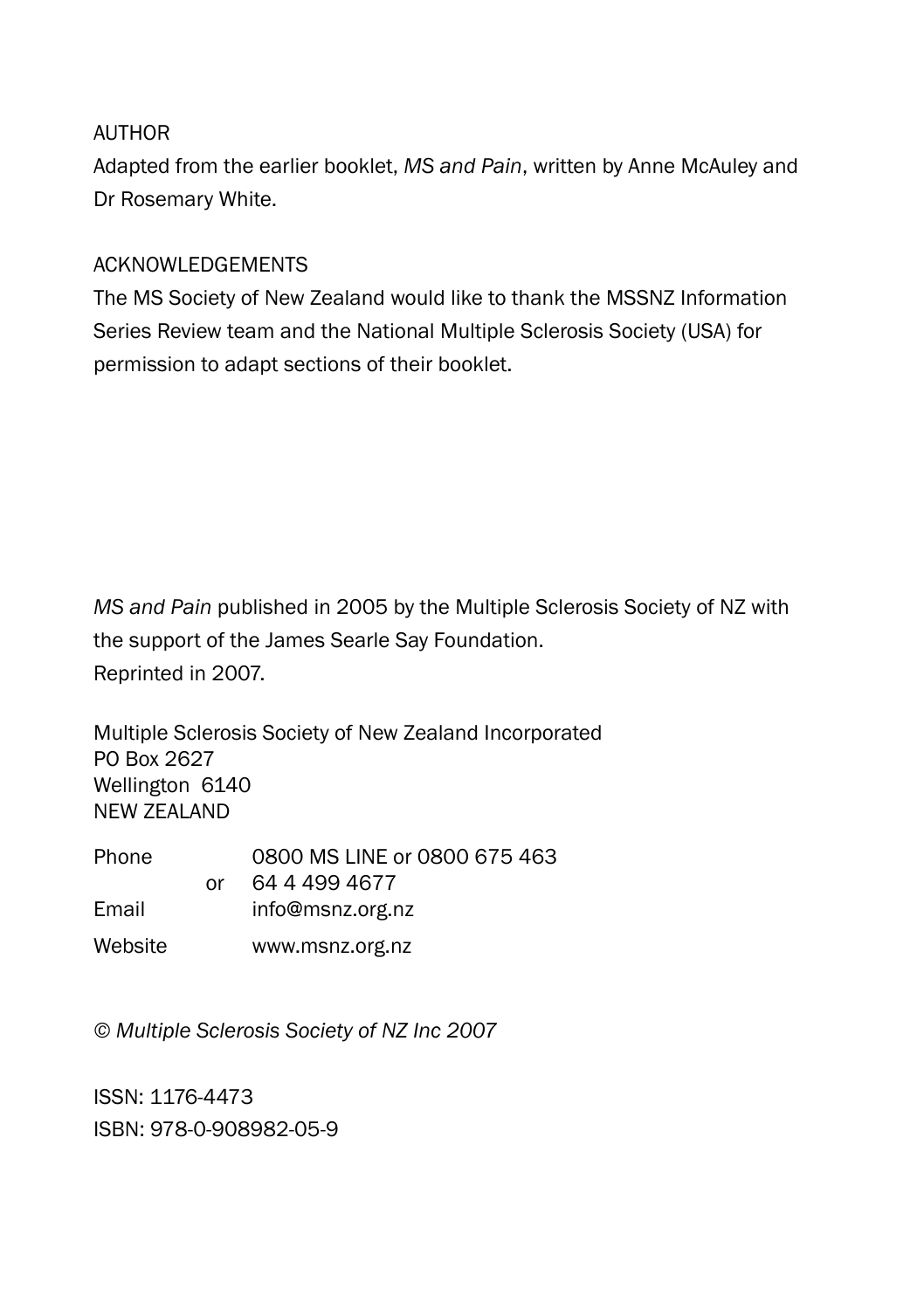# INTRODUCTION

Half of all people with MS will experience pain from time to time because of the condition. Fortunately for most, the pain is usually mild. But, for a small number, pain is a more troublesome and ongoing symptom that may need specialised assessment and treatment.

The severity or frequency of pain varies from person to person. It cannot be predicted by a person's age, gender, or type of MS. However, the longer someone has had MS, the more likely they are to experience pain as one of their symptoms.

Pain may be directly related to the disease itself (e.g. pain associated with nerve damage), or it may develop because of other MS problems (e.g. pain caused by painful muscle contractions and stiffened joints). Fortunately, most pain in MS can be treated.

This booklet outlines some of the common types of pain in Multiple Sclerosis and describes the range of treatments available.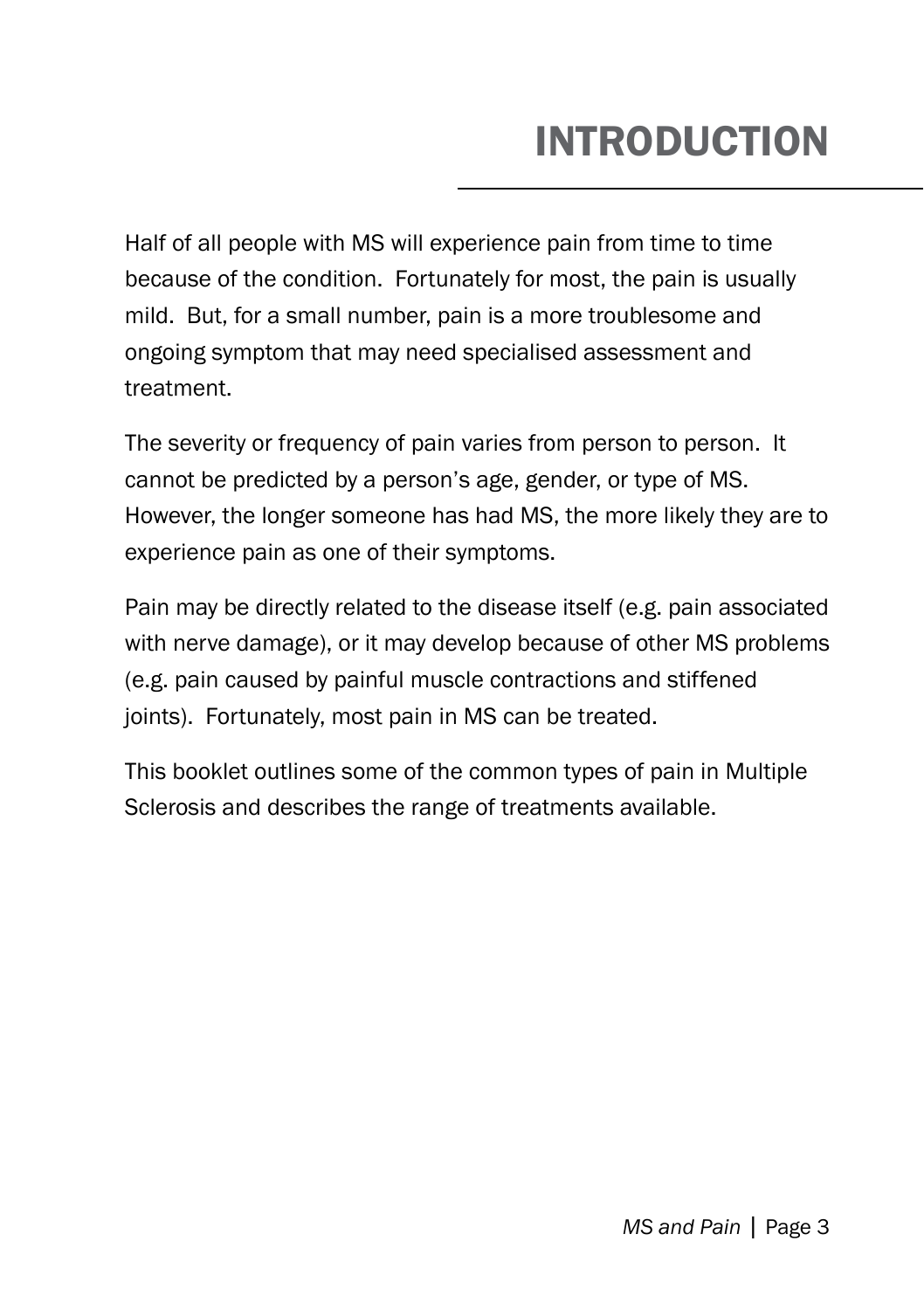# HOW PAIN HAPPENS

There are nerve endings sensitive to pain all over the body that sound an alarm to the brain when something is harming or about to harm it, such as a hot fire or a pulled muscle. The pain signals are generated by nerve cells in muscle and skin and move through the body to the spinal cord and into the brain for processing.

The main type of pain in MS mimics these warning signals and usually comes from staying in one position for too long, from muscle spasms or from physical stress caused by compensating for weakness and poor coordination. This is musculoskeletal pain.

In contrast, pain may also occur because of injury to the nervous system itself. This pain may arise spontaneously rather than in response to a specific action and generally serves no purpose. Pain caused by nerve damage can range from a mild prickling to severe burning or aching and usually requires different treatment from musculoskeletal pain.

In some chronic pain conditions, the constant barrage of pain signals may overwhelm the central nervous system so much that normal sensations such as the stroke of a hand can trigger pain.

Aside from physical issues, it is extremely important to recognise the emotional effects of experiencing pain and to develop healthy coping strategies.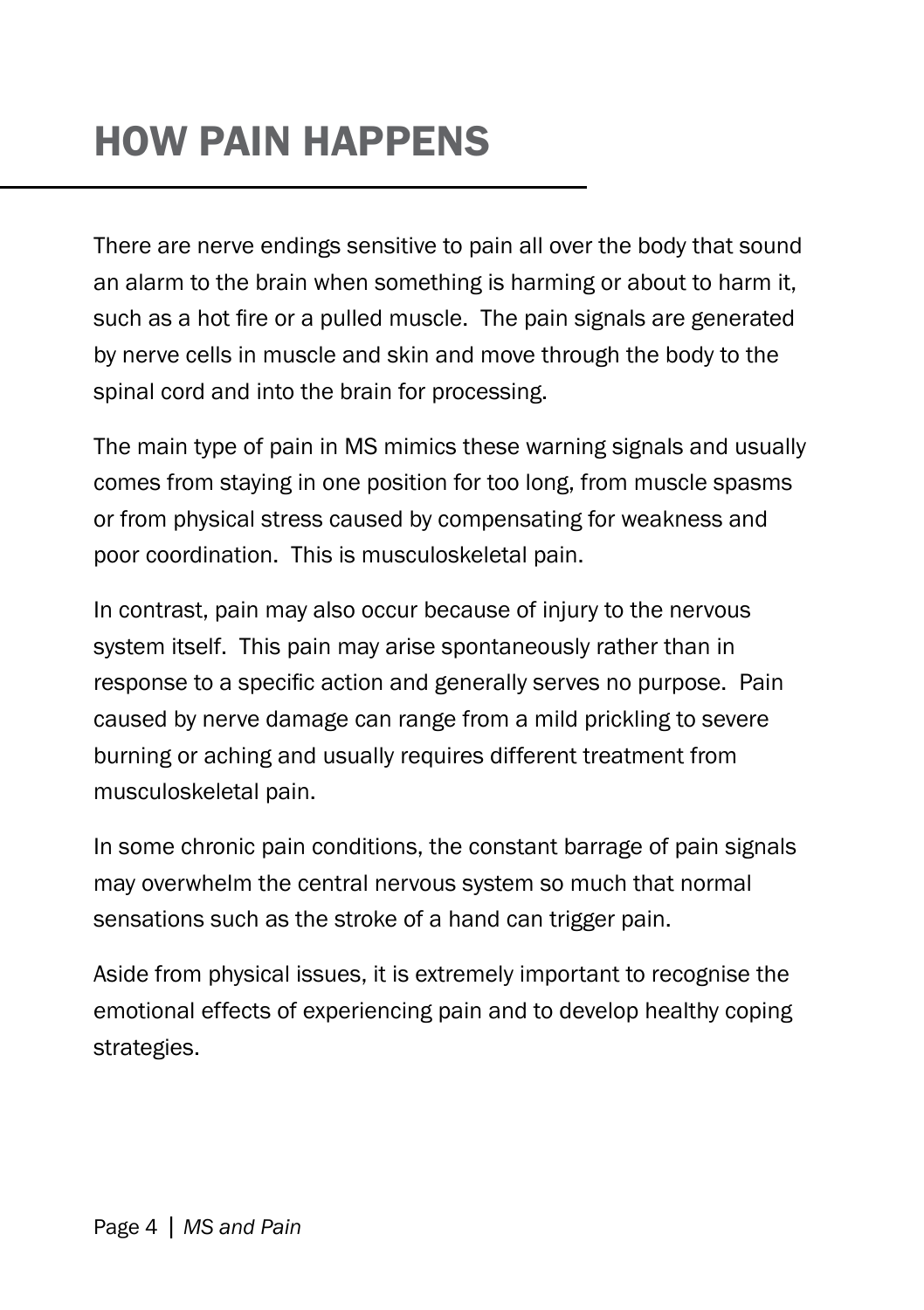To that end, it can be useful to:

- **C** Learn relaxation and meditation skills.
- $\bullet$  Concentrate on positive thoughts and activities.
- $\supset$  Talk to a counsellor.
- Seek assistance from an MS Society Field Worker.
- $\bullet$  Contact a support group for people with chronic pain.

Some practical suggestions for managing pain include:

- $\supset$  Exercising gently and regularly, within your limits.
- $\supset$  Modifying your environment (e.g. comfortable bedding).
- $\bullet$  Considering equipment that may prevent pain from being triggered (e.g. a gripping stick to avoid having to reach).
- $\supset$  Treating flare-ups as they occur delay can cause problems.
- $\supset$  Seeing a physiotherapist regularly.

Where pain is particularly troublesome, your GP may refer you to a pain clinic at the local hospital, where a specialist will work with you to develop strategies for managing the pain.

Non-medical approaches to pain management include massage, hydrotherapy, acupuncture and reflexology. However, these activities must be discussed with your doctor beforehand.

It is crucial to note that not all pain experienced by people with MS is due to the condition. Either way, if you are experiencing any significant pain you MUST see you doctor or neurologist to receive an accurate diagnosis and effective treatment.

Common MS-related pain issues are listed in the next sections.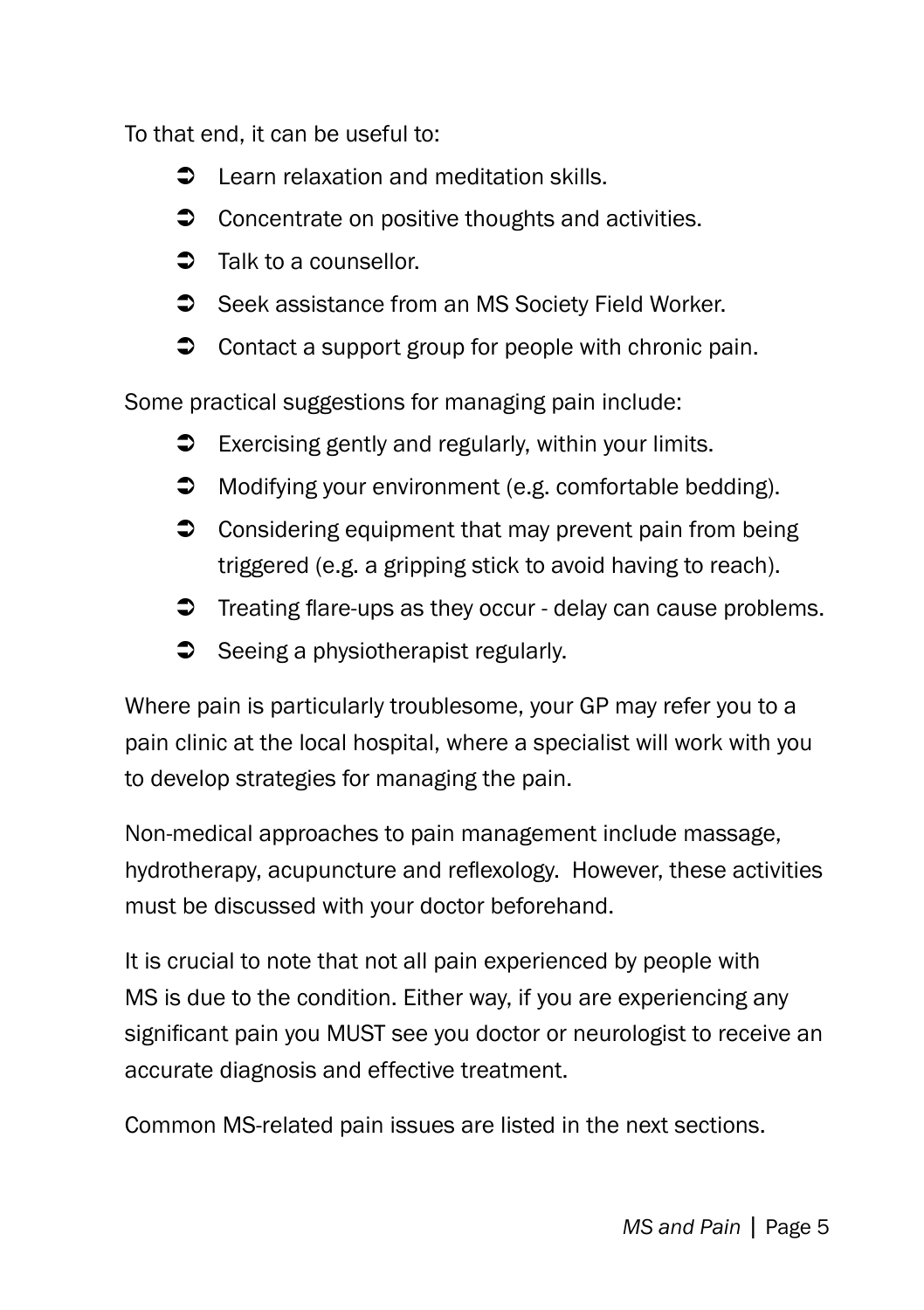# PAIN FROM NERVE DAMAGE

Damage to the nervous system can produce pain that feels like tingling or burning. The pain can be very strong, but is usually intermittent.

The most common locations for this type of pain are the face, neck and torso.

# Trigeminal Neuralgia

## **Description**

Excruciating, sharp, shock-like pain in one side of the face, lasting seconds to minutes and often repeated; may be triggered by speaking or a touch. Usually settles spontaneously by itself over several weeks.

### Usual medications

Carbamazepine, phenytoin and baclofen. Gabapentin may also help.

# Lhermitte's Sign/Symptom

### **Description**

A brief, stabbing, shock-like sensation that runs from the back of the head down the spine, brought on by bending the neck forward. It is not always painful.

### Usual medications

Carbamazepine or phenytoin.

### Other treatments

A soft collar may limit neck movement. Most often this disorder disappears spontaneously and medical treatment is not necessary.

Page 6 | *MS and Pain*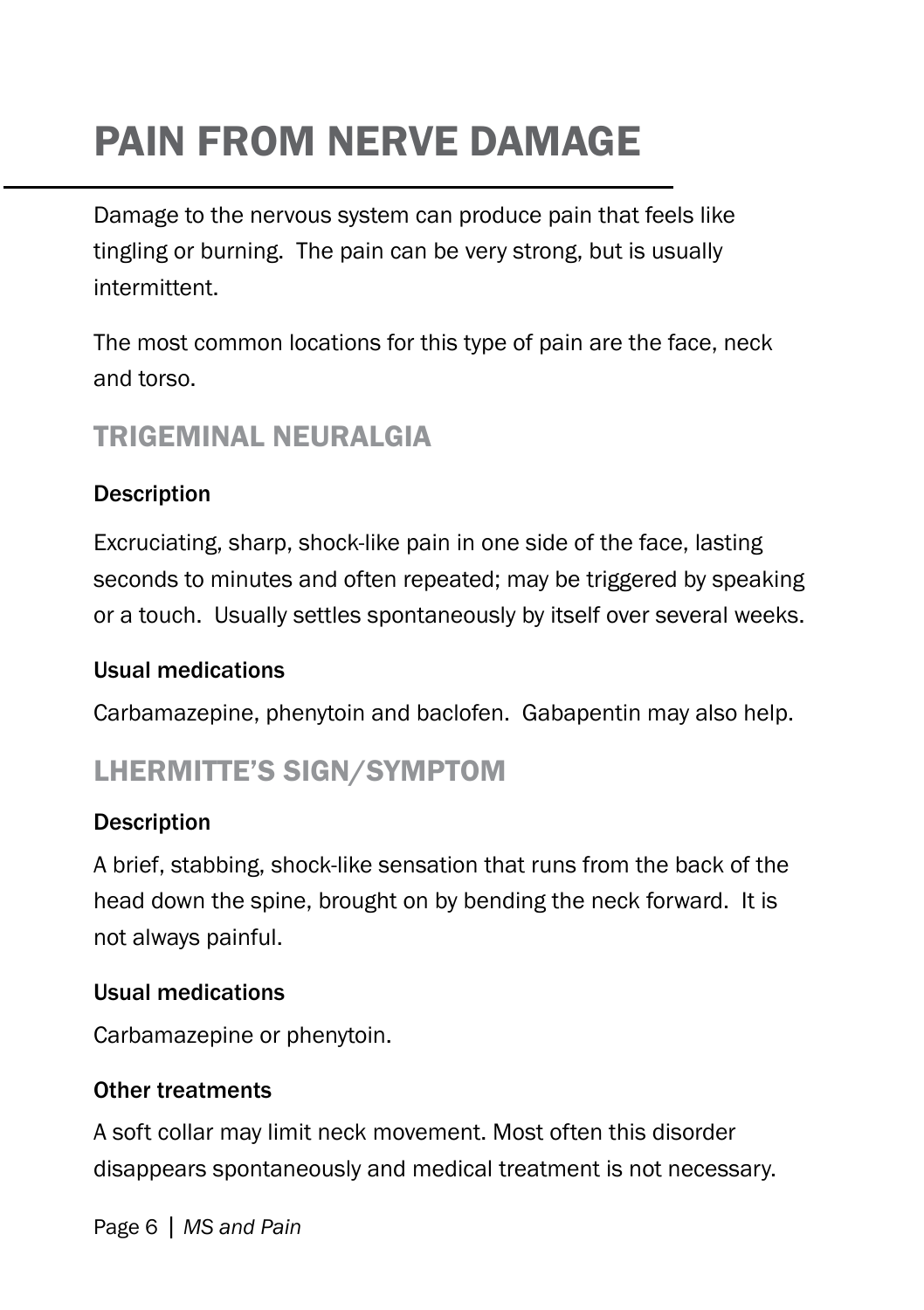# Tonic Spasms

### **Description**

Sudden and painful muscle contractions, producing stiffness of the whole limb, which can last up to two minutes.

#### Usual medications

Carbamazepine, phenytoin, baclofen and clonazepam.

*Note: The MS Society produces a booklet on this topic, called MS and Spasticity. Contact us if you would like a copy (contact details are on the back page of this booklet).*

# Dysaesthetic Pain in Limbs and Trunk

#### **Description**

Persistent burning, tingling, tightness, or aching; may be worse at night and after exercise, may be aggravated by temperature and weather.

#### Usual medications

Nortriptyline and amitriptyline. Gabapentin, tegretol and epilim may also be useful.

#### Other treatments

Application of cold, pressure stockings, capsaicin ointment.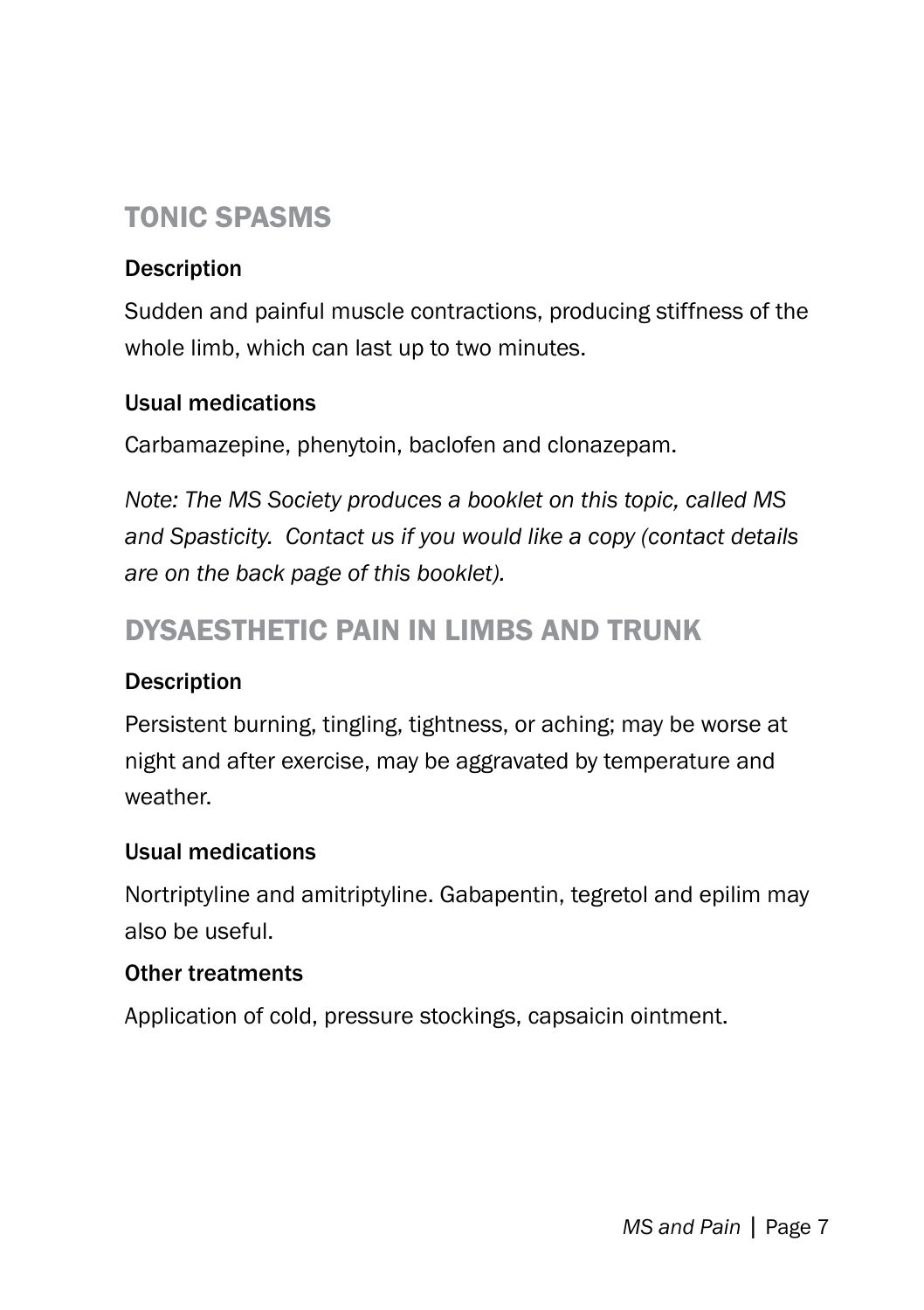# SECONDARY PAIN FROM MS

Mostly, pain in MS is due to immobility or poor posture, rather than directly related to damage to the nervous system. In particular, using the same posture repeatedly with mobility aids (e.g. a frame or wheelchair) will put stress on the body, which can cause pain. A physiotherapist can provide useful guidance in this area.

The non-medical approaches mentioned in the previous section of this booklet are suitable for this type of pain, but it is crucial to consult your doctor beforehand.

# MUSCUI OSKEI ETAL PAIN

## **Description**

Stiff joints and muscle contractures, caused by the physical stress of immobility. It can affect the neck, the back or limb joints.

### Usual medications

Ibuprofen, diclofenac and naproxen.

### Other treatments

Stretching exercises, posture & gait examination, orthotics, exercise (especially swimming), position changes, support and cushioning, application of heat and cold.

# Nerve Pressure Pain

# **Description**

Pain caused by pressure on the nerves from immobility or poor posture. This can include sciatic nerve pain from pressure on the back of the leg and ulnar nerve pain from pressure on the elbow.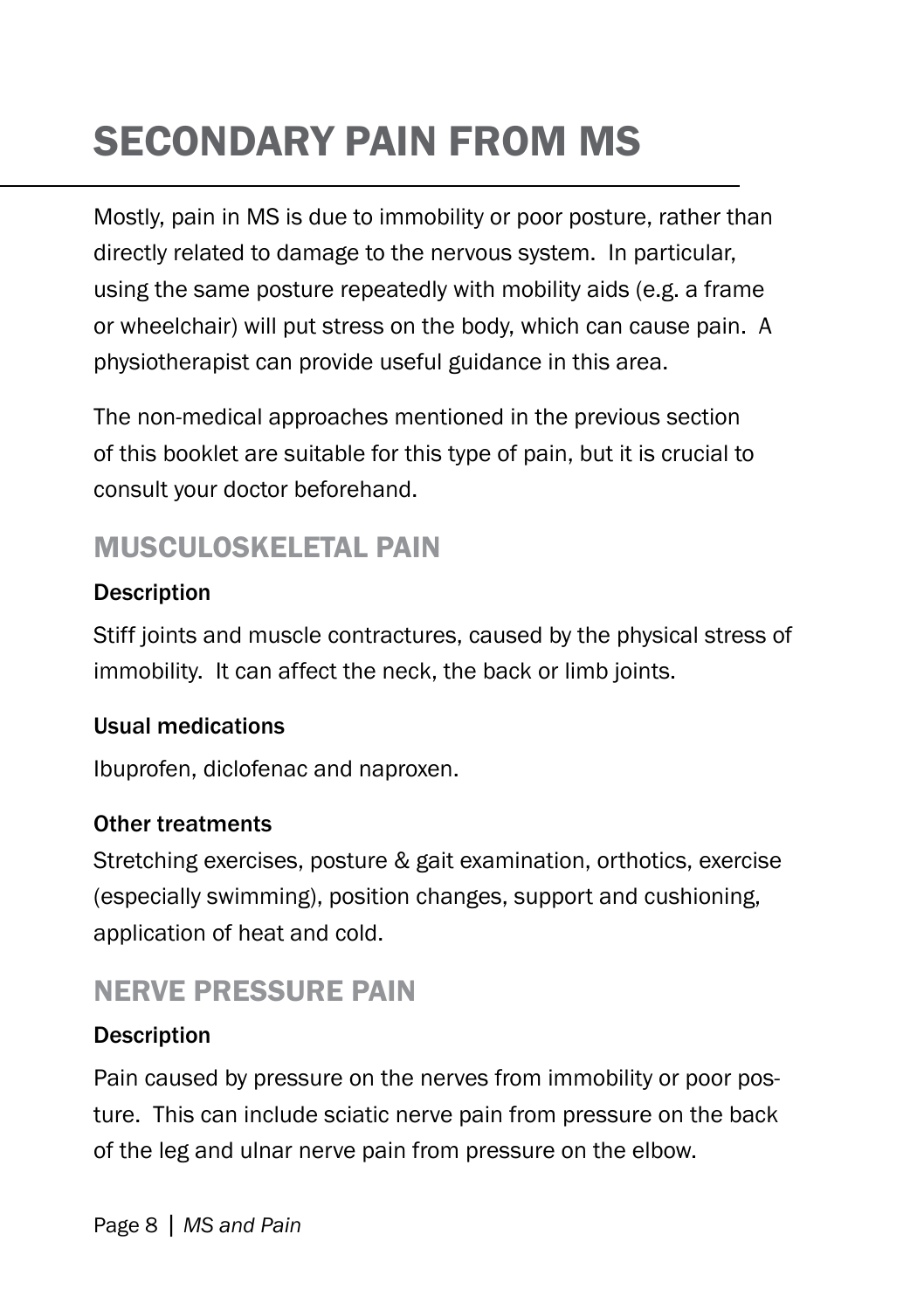### Usual treatment

Correct seating is important, but elevation of the legs will usually relieve pressure pain.

# Back Pain

#### **Description**

This can be caused by muscle weakness, abnormal posture, spasticity and spasm. It may also occur as a result of osteoporosis or MS lesions in the spinal cord.

#### Usual treatment

Evaluation to pinpoint the source of the pain is essential, as treatments differ widely. It is also important to note that back pain is not always related to MS.

# Pain from MS symptoms and treatments

#### **Description**

Some MS symptoms can cause pain in addition to the symptom itself, such as pressure sores, urinary retention and infections. A particular example is pain due to Optic Neuritis—an MS symptom that occurs when the optic nerve is stretched or inflammed. This is treated with methylprednisolone, ibuprofen, diclofenac or naproxen.

People with MS can also experience pain as a result of treatment for the condition. Two examples include injection-site reactions and steroid-induced osteoporosis.

#### Usual treatment

It is very important to discuss each particular problem with your healthcare provider. Fortunately, fixing the initial problem or changing treatment options often eliminates the pain.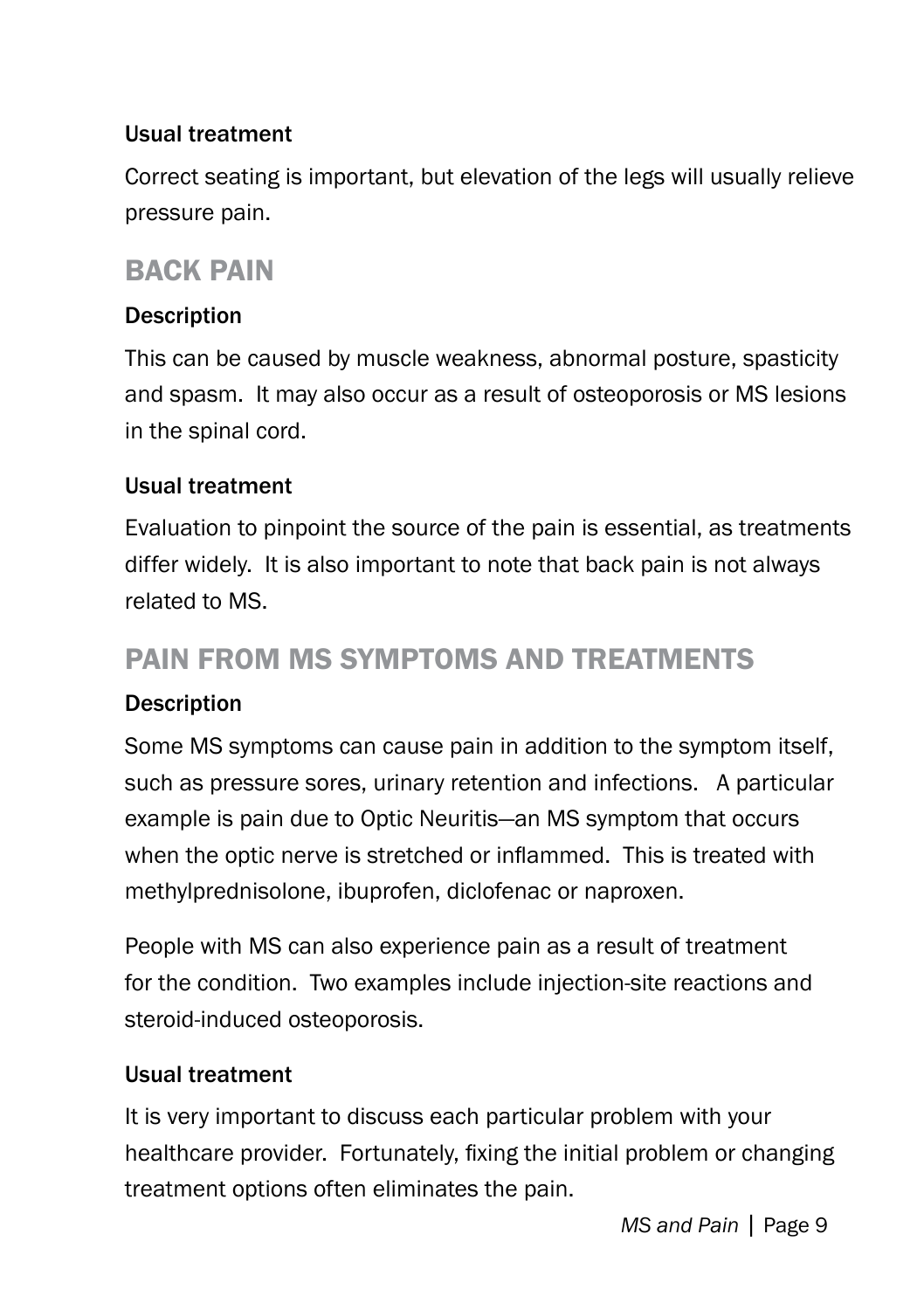# FINAL THOUGHTS

It is important to get pain treated. You should discuss where and how much pain you have with your healthcare provider. Your own description of the pain is the most important aspect of pain assessment.

To improve your descriptions, keep a pain diary and watch for pain triggers. Notice things that make your pain worse such as certain movements, fatigue, or worsening of other MS symptoms. Rate your pain on a scale of zero to 10 (with zero = no pain and 10 = worst pain). As you rate the pain, note any activities, time of day, where you are and whom you are with. Describe the pain (sharp, achy, stinging, etc.) and what you did about it.

If you are prescribed medications, learn their names and any side effects. Ask about the best time to take each one and what it is expected to do for you.

Work with your doctor to experiment with a variety of reliable treatments, including non-medical approaches if these are appropriate.

The most important thing about managing pain is to be well informed about your choices and monitored closely for potential side effects.

Be an advocate in your own pain management.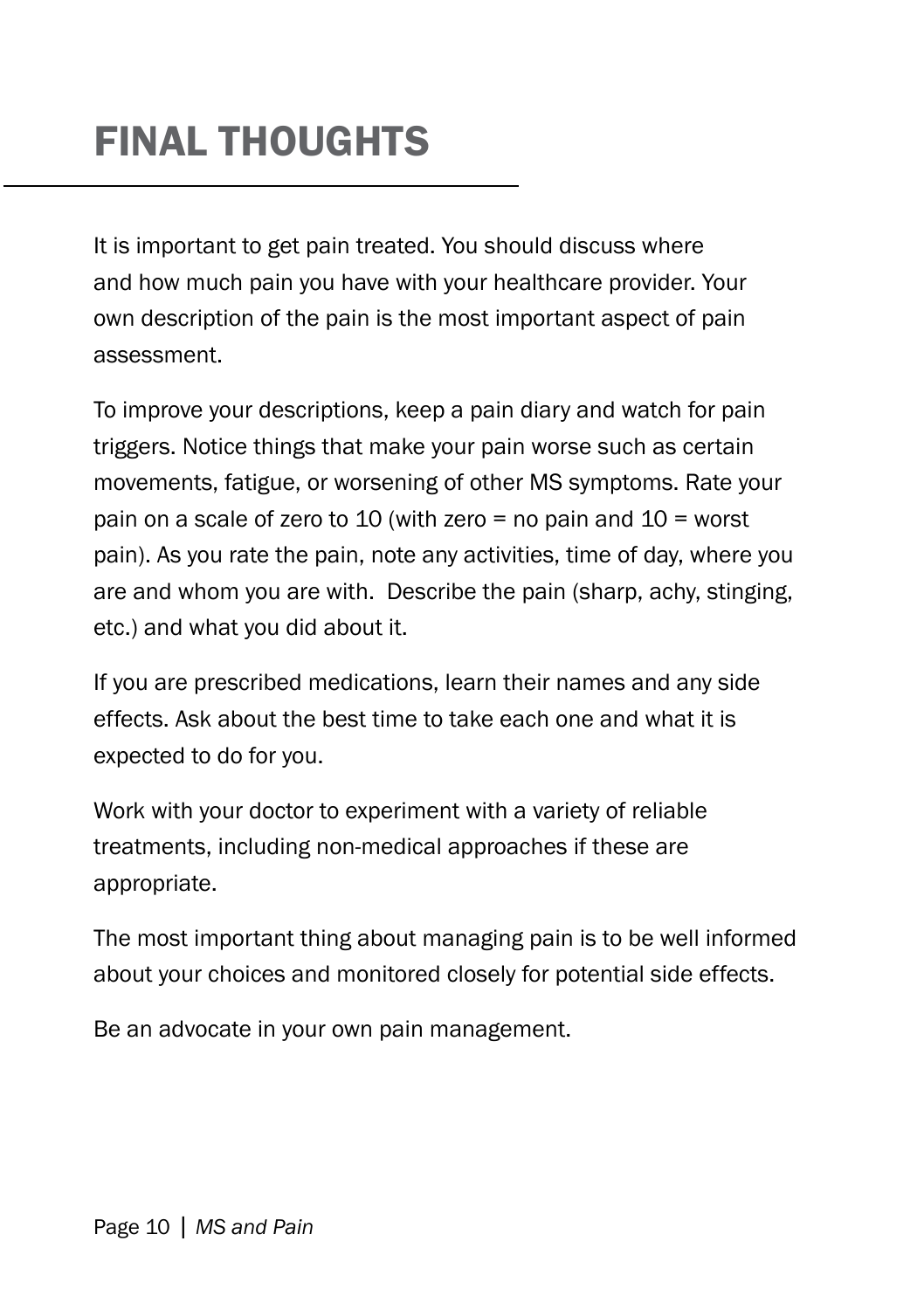# sources of support and information

# the ms society of NEW Zealand

We can put you in contact with a regional Field Worker. They arrange social groups, exercise classes, support meetings and referrals within their regions. Some people with MS find support groups helpful as an occasion where they can share their experiences and learn how others deal with MS. Contact details for your nearest regional society are located over the page.

# INTERNET RESOURCES

The Internet provides a great deal of information about MS, but the quality and accuracy of the information can vary. Some useful websites are:

### MS Societies

| MS Society of New Zealand                         | www.msnz.org.nz      |  |  |  |
|---------------------------------------------------|----------------------|--|--|--|
| <b>MS</b> International Federation                | www.msif.org         |  |  |  |
| Australia                                         | www.mssociety.com.au |  |  |  |
| United Kingdom                                    | www.mssociety.org.uk |  |  |  |
| <b>United States</b>                              | www.nmss.org         |  |  |  |
| <b>Disability</b>                                 |                      |  |  |  |
| Weka: What Everyone Keeps Asking-about disability |                      |  |  |  |
| website www.weka.net.nz                           |                      |  |  |  |

phone 0800 17 1981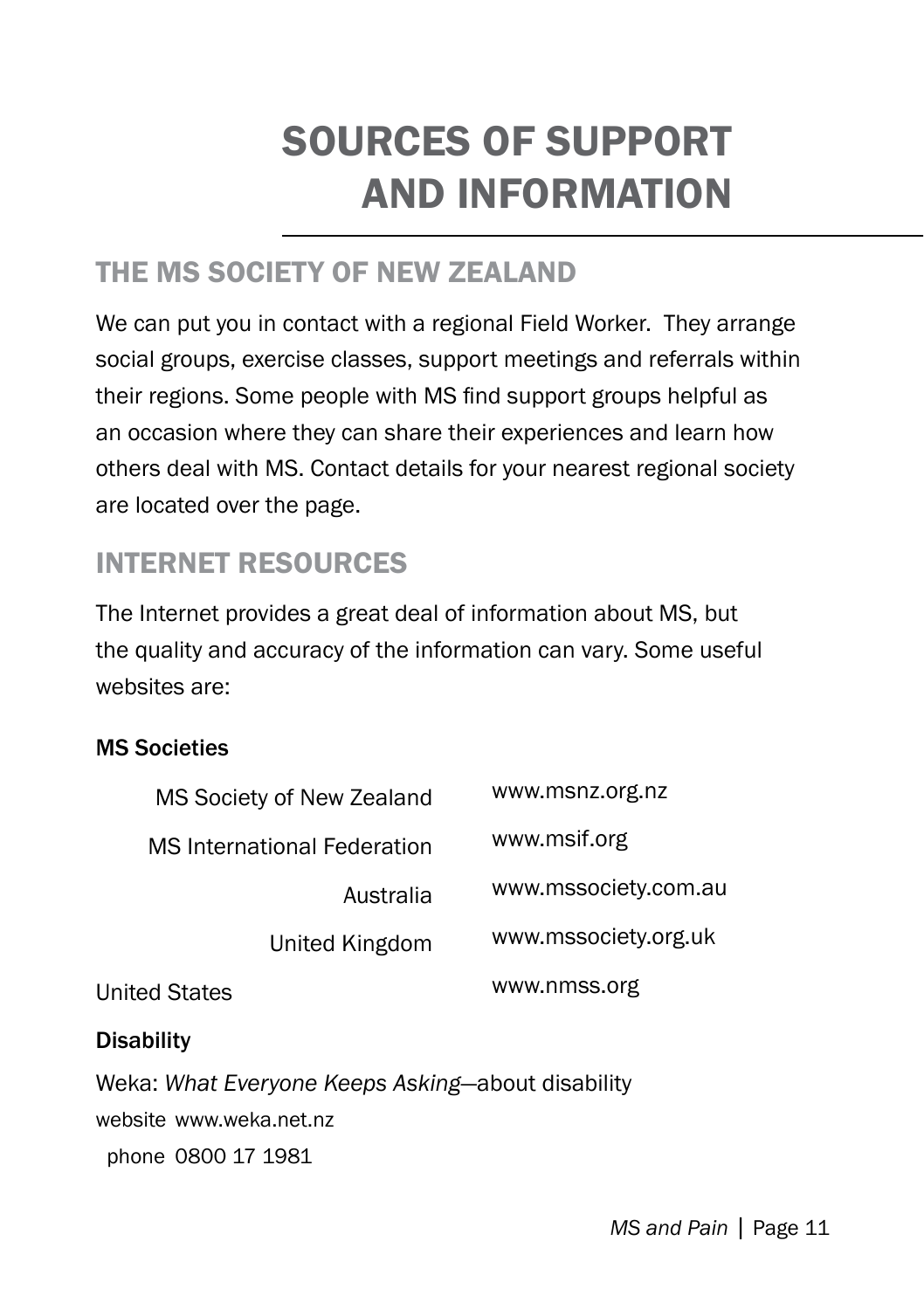# CONTACT DETAILS

# the ms society OF NZ

We are available to help you with your queries and give you information and guidance.

#### MSNZ

PO Box 2627 Wellington 6140 NEW ZEALAND Phone 0800 MS LINE or 0800 675 463 or 04 499 4677 Email info@msnz.org.nz Website www.msnz.org.nz

# REGIONAL MS SOCIETIES

| Northland                         | 09 438 3945 | Manawatu                     | 06 357 3188 |
|-----------------------------------|-------------|------------------------------|-------------|
| <b>Auckland &amp; North Shore</b> | 09 845 5921 | Wellington                   | 04 388 8127 |
| Waikato                           | 07 834 4740 | Marlborough                  | 03 578 4058 |
| Bay of Plenty                     | 07 571 6898 | Nelson                       | 03 544 6386 |
| Rotorua                           | 07 346 1830 | West Coast                   | 03 768 7007 |
| Gisborne                          | 06 868 8842 | Canterbury                   | 03 366 2857 |
| Hawkes Bay                        |             | 06 843 5002 South Canterbury | 03 684 7834 |
| Taranaki                          | 06 751 2330 | Otago                        | 03 455 5894 |
| Wanganui                          | 06 345 2336 | Southland                    | 03 218 3975 |